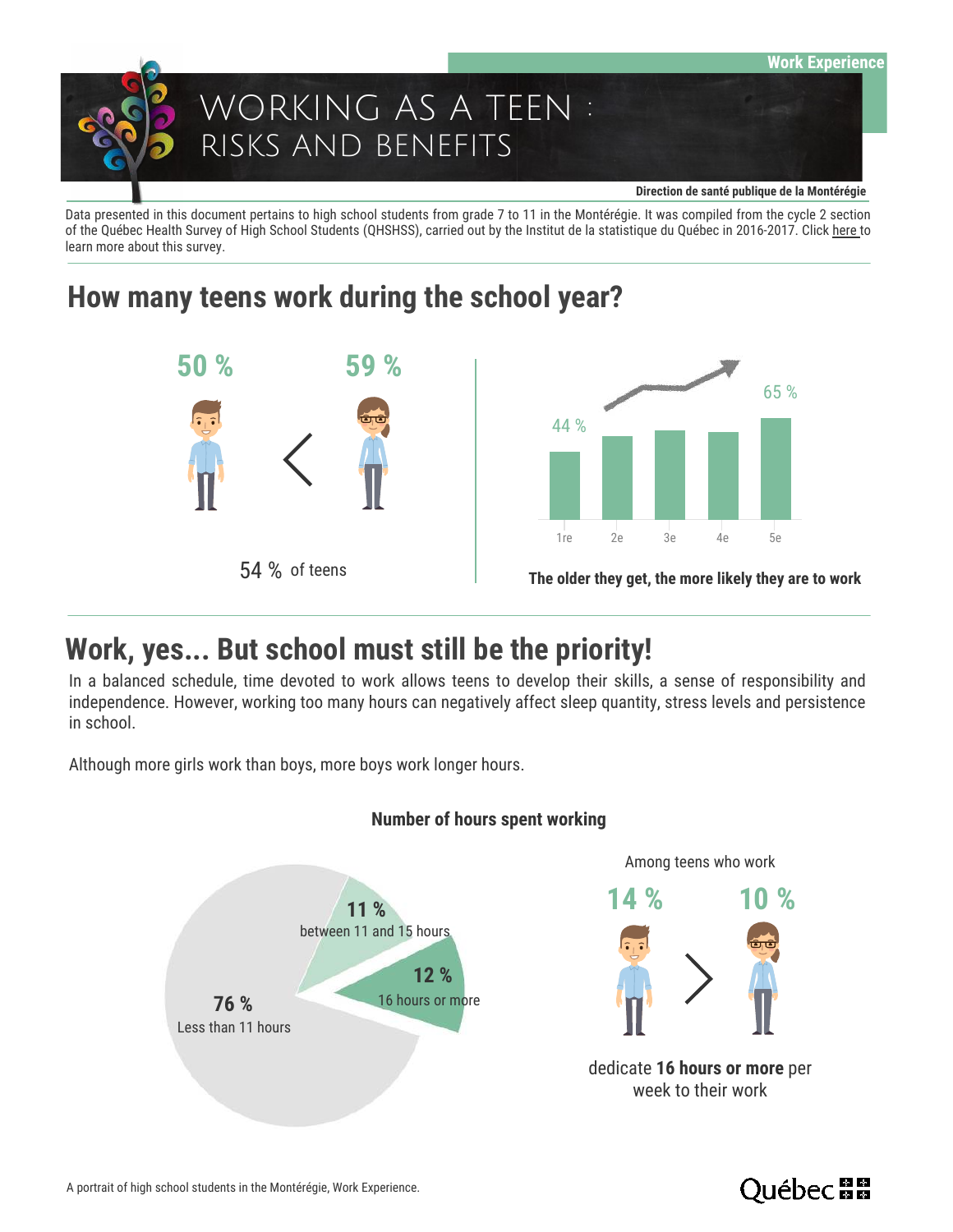## **What type of work do they do?**



## **What about safety in all of this...**

Regardless of the type of work, all jobs have risks. That is why all employers are obligated to provide their employees with instructions or training about safety or work-related dangers in order to avoid injuries.



28 % **have not received or do not feel they have received safety instructions** of those who work for the family business or an employer

## **Too many teens are injured while working**



- **20 %**  of those who work for the family business or an employer were injured at work, or 4,100 teens
- **10 %**  of those who did odd jobs were injured at work, or 2 400 teens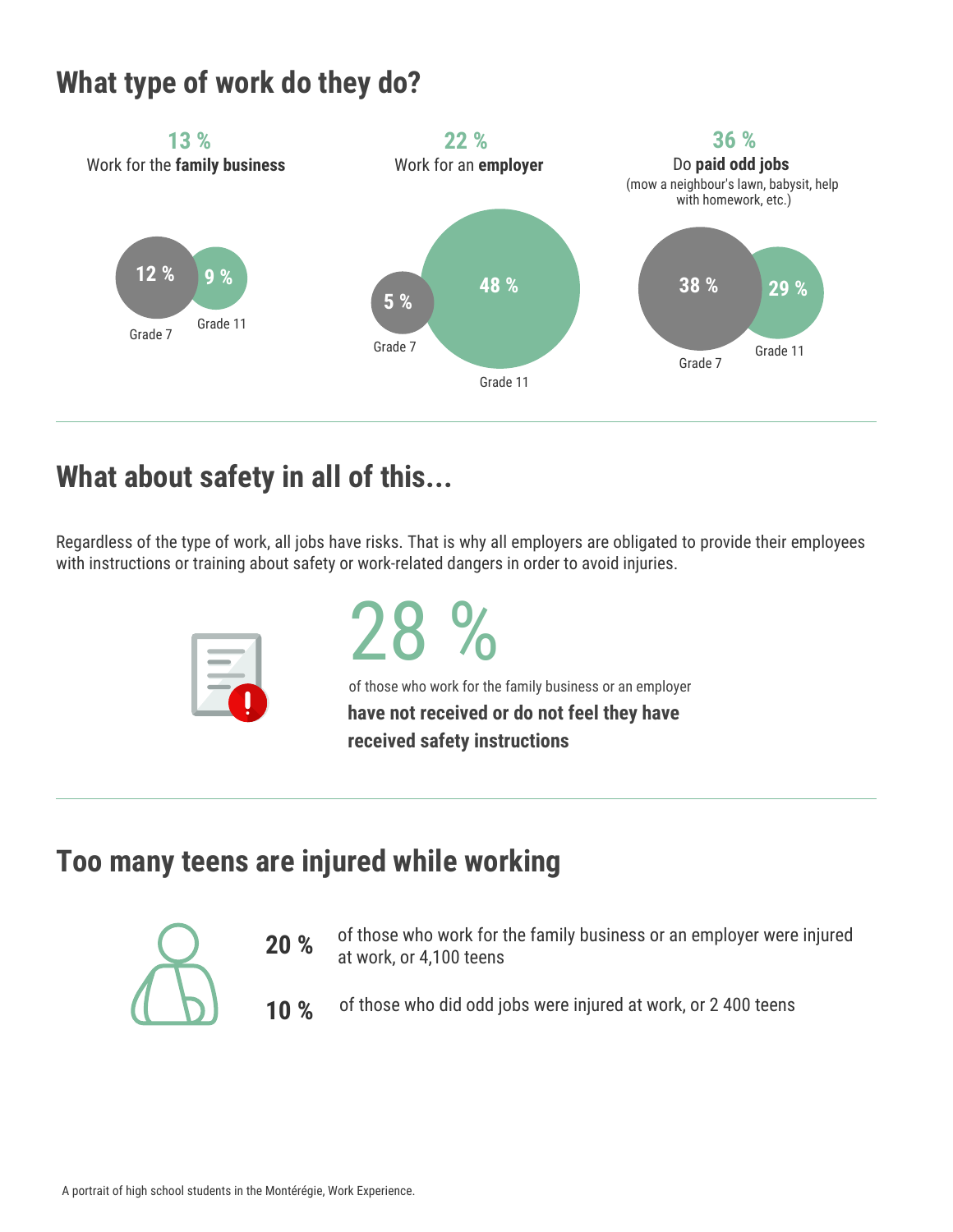## **Reminder**

Ī

Work plays an important role in teens' lives, particularly towards the end of high school. While work is associated with many benefits, working long hours can also have negative impacts on health and persistence in school.

The type of work done by teens can vary throughout their academic career, but all work has its risks. Too many teens are injured each year, which is why it is important to inform them about risks related to their work.



For more examples for parents, consult the Tool kit section on the [enmodeado.ca w](https://enmodeado.ca/)ebsite.

For data by territory (only available in french), click [here.](http://extranet.santemonteregie.qc.ca/sante-publique/promotion-prevention/jeunesse/eqsjs.fr.html)

#### **Suggested citation :**

Direction de la santé publique de la Montérégie(2021). A portrait of high school students in the Montérégie. *Working as a Teen: Risks and Benefits.* CISSS de la Montérégie-Centre **Writing : Marie-Eve Simoneau, Émilie Lantin, Mélanie Villeneuve and Isabelle Michaud with the invaluable contribution of Catherine Risi.**

**Production : équipe Surveillance together with équipe du développement des enfants et des**

**Thank you to everyone who participated in the production of this document.**